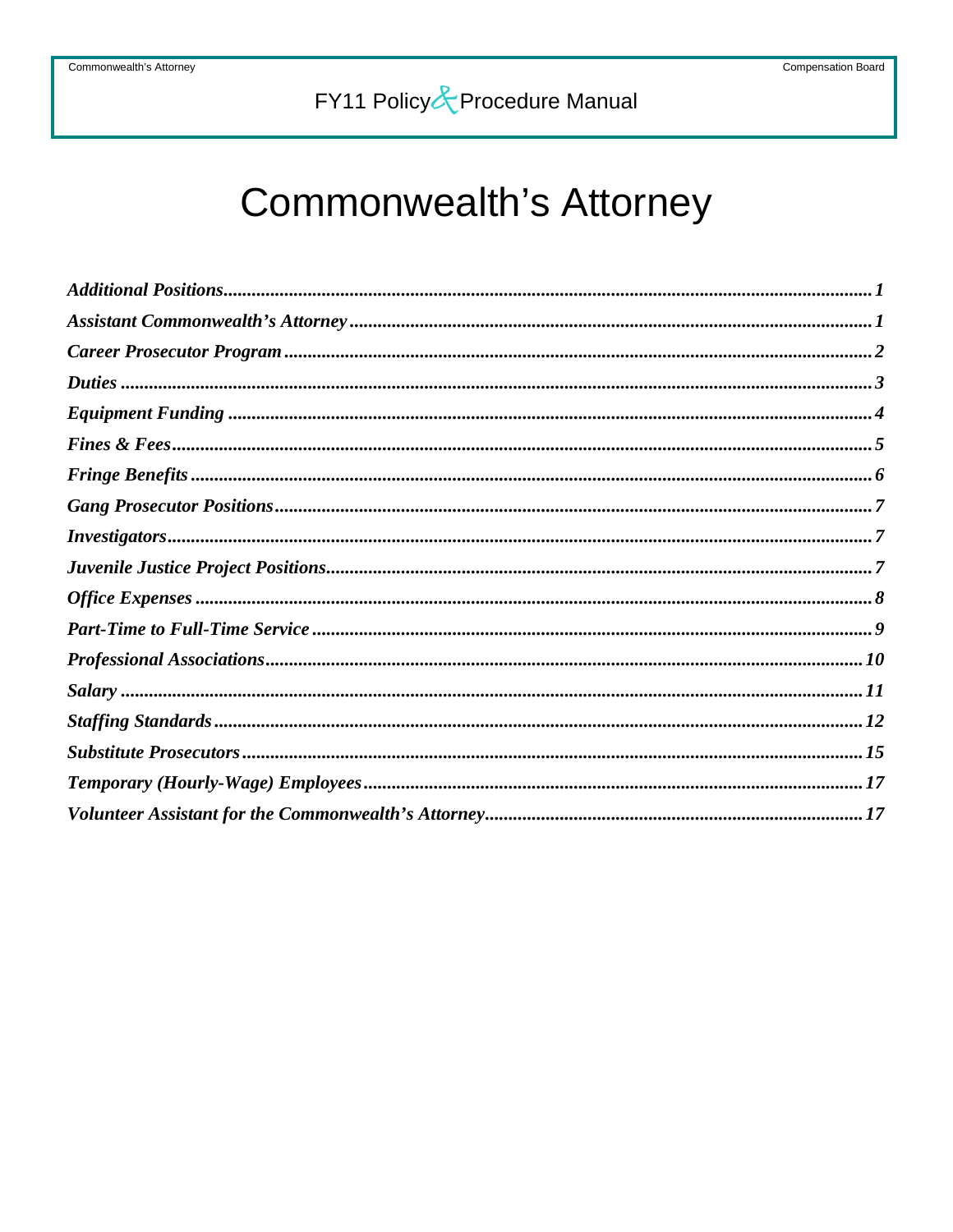### <span id="page-1-0"></span>Additional Positions

#### Compensation Board Policy

The 2010 General Assembly did not fund new positions in offices of the Commonwealth's Attorney for FY11.

For more information regarding additional positions, see the section entitled **Staffing Standards.** See also the section entitled **Position Reallocation** in the general section of this manual.

### Assistant Commonwealth's Attorney

Compensation Board Policy

A Commonwealth's Attorney may appoint assistant(s) with the approval of the county or city governing body and the Compensation Board.

The salary of the assistant prosecutor is determined by the Commonwealth's Attorney in accordance with Compensation Board pay policies, but cannot exceed ninety percent of the salary of the principal officer.

The term of employment for an assistant prosecutor may not extend beyond that of the principal officer.

Other Code of Virginia sections that are pertinent to assistant prosecutors include § 15.2-1534 that allows for a part-time assistant attorney to serve simultaneously in more than one locality with the consent of the respective Commonwealth's Attorneys and the Compensation Board and in accordance with Compensation Board staffing and pay policies. Code of Virginia, § 15.2-1633, provides for one Compensation Board-funded part-time assistant at the request of the Commonwealth's Attorney.

A form for sharing an assistant prosecutor between localities can be found on the Compensation Board website under the Publications and Forms tab at [http://www.scb.virginia.gov](http://www.scb.virginia.gov/).

For more information regarding an assistant prosecutor who serves as a substitute prosecutor in another locality, see the section entitled **Substitute Prosecutors.** For more information regarding salaries, see sections entitled **Salary** and **Pay Practices: New Hire** in the general section of this manual.

Code of Virginia § 15.2-1626 (excerpt)

Every county and city may, with the approval of the Compensation Board, provide for employing compensated assistants to the attorney for the Commonwealth as in the opinion of the Compensation Board may be required. Such assistant or assistants shall be appointed by the attorney for the Commonwealth for a term coterminous with his own.

§ 15.2-1627.1 (excerpt) Each assistant attorney for the Commonwealth authorized by law, if his services shall be deemed necessary by the Compensation Board, shall receive an annual salary which shall not exceed ninety percent of the salary received by the attorney for the Commonwealth of his county or city.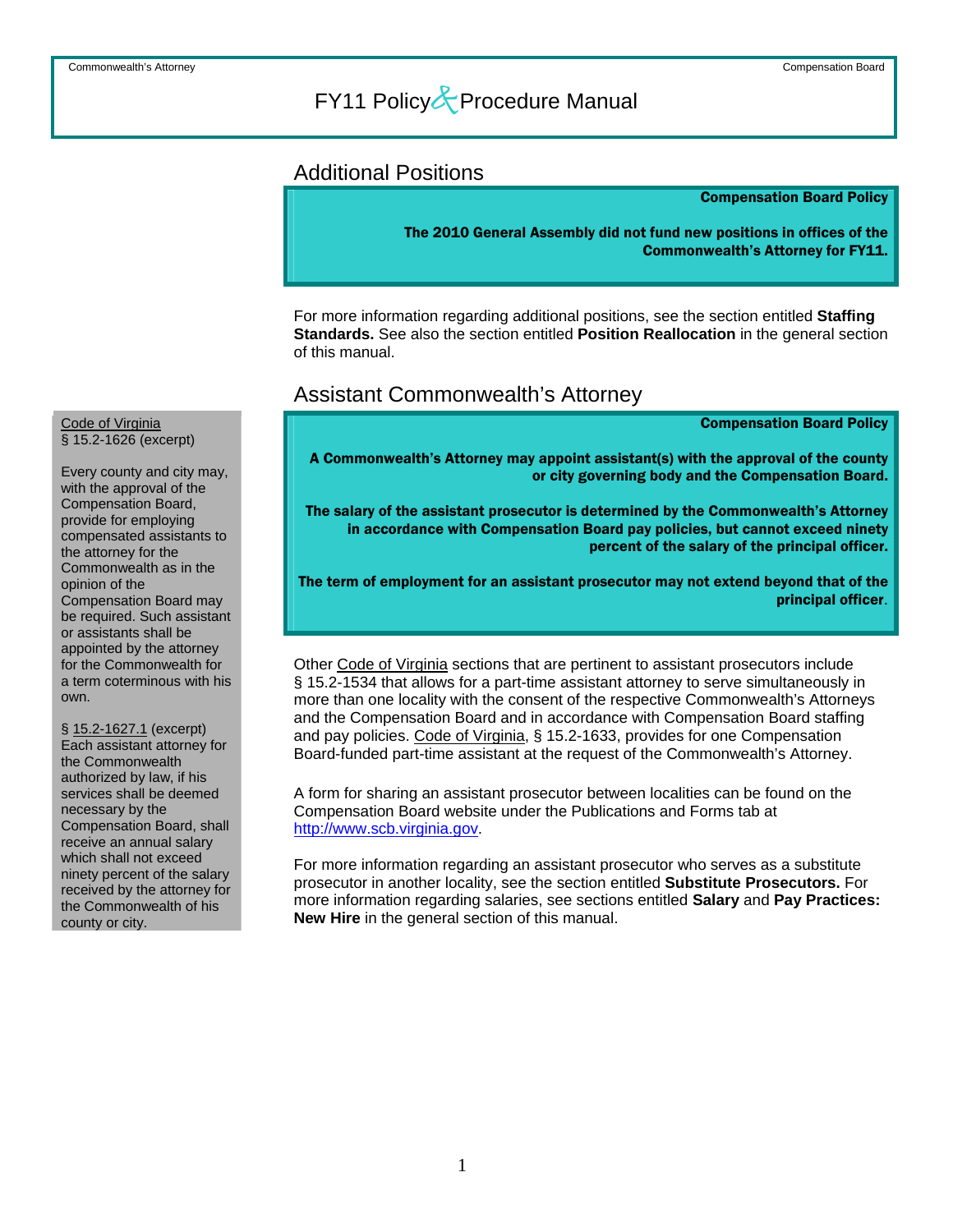### Career Prosecutor Program

#### Compensation Board Policy

The Compensation Board cannot approve additional career prosecutor positions without additional funding from the General Assembly. Former unused career prosecutor classification slots can no longer be used by the office in which they were originally funded. Ongoing funding FY11 for pay associated with Career Prosecutor status is only available for those assistant attorneys in place in the program before January 1, 2010.

Requests for additional Career Prosecutor positions must be certified to the Compensation Board by February 1 during the annual budget submission in COIN for pay increases the following July 1 (if funding becomes available through General Assembly action). Current positions funded as of July 1, 2010 are as follows:

| Albemarle            |   | Stafford                | 3              |
|----------------------|---|-------------------------|----------------|
| Alleghany            |   | Tazewell                | 2              |
| Appomattox           |   | Westmoreland            |                |
| Augusta              |   | York                    | 2              |
| <b>Botetourt</b>     | 2 | Alexandria              | 4              |
| <b>Brunswick</b>     |   | Chesapeake              | 6              |
| Campbell             |   | <b>Colonial Heights</b> | 1              |
| Chesterfield         | 5 | Danville                | 2              |
| Frederick            |   | Hampton                 | 2              |
| Hanover              | 2 | Lynchburg               | $\overline{2}$ |
| Henrico              |   | <b>Newport News</b>     |                |
| Henry                | 2 | <b>Norfolk</b>          |                |
| James City           |   | <b>Roanoke City</b>     |                |
| Pittsylvania         |   | Staunton                |                |
| <b>Prince Edward</b> |   | Suffolk                 | 3              |
| Rockingham           |   | Virginia Beach          | 17             |
| Spotsylvania         |   | TOTAL                   | 76             |

No additional funding is included in FY11 for the selection of attorneys into the Career Prosecutor Program.

Criteria for becoming a Career Prosecutor are located at the Compensation Board web site under the Publications and Forms tab at [http://www.scb.virginia.gov.](http://www.scb.virginia.gov/)

A certification form (CB10-CP) for the program is located on the Compensation Board website under the Publications and Forms tab at [http://www.scb.virginia.gov](http://www.scb.virginia.gov/).

<span id="page-2-0"></span>1997 Appropriation Act Chapter 924, Item 74

G. The Compensation Board, with assistance of the Commonwealth's Attorneys' Services Council (CASC), shall develop criteria for the establishment of a Career Prosecutor Program. Such criteria shall include the selection process, minimum length of service, job performance, continuing legal education, removal process and any other criteria deemed relevant by the Compensation Board. The Compensation Board shall provide its recommendations to the Chairmen of the House Appropriations and Senate Finance Committees by September 1, 1997.

2010 Appropriation Act Item 67.90 (excerpt)

S. Notwithstanding Items 67.20, 67.40, 67.50, 67.60, 67.70 and 67.80, any Career Development Program supported by the Compensation Board with state funds shall remain in effect for those individuals who were participating in the program prior to January 1, 2010, and still meet all necessary program qualifications.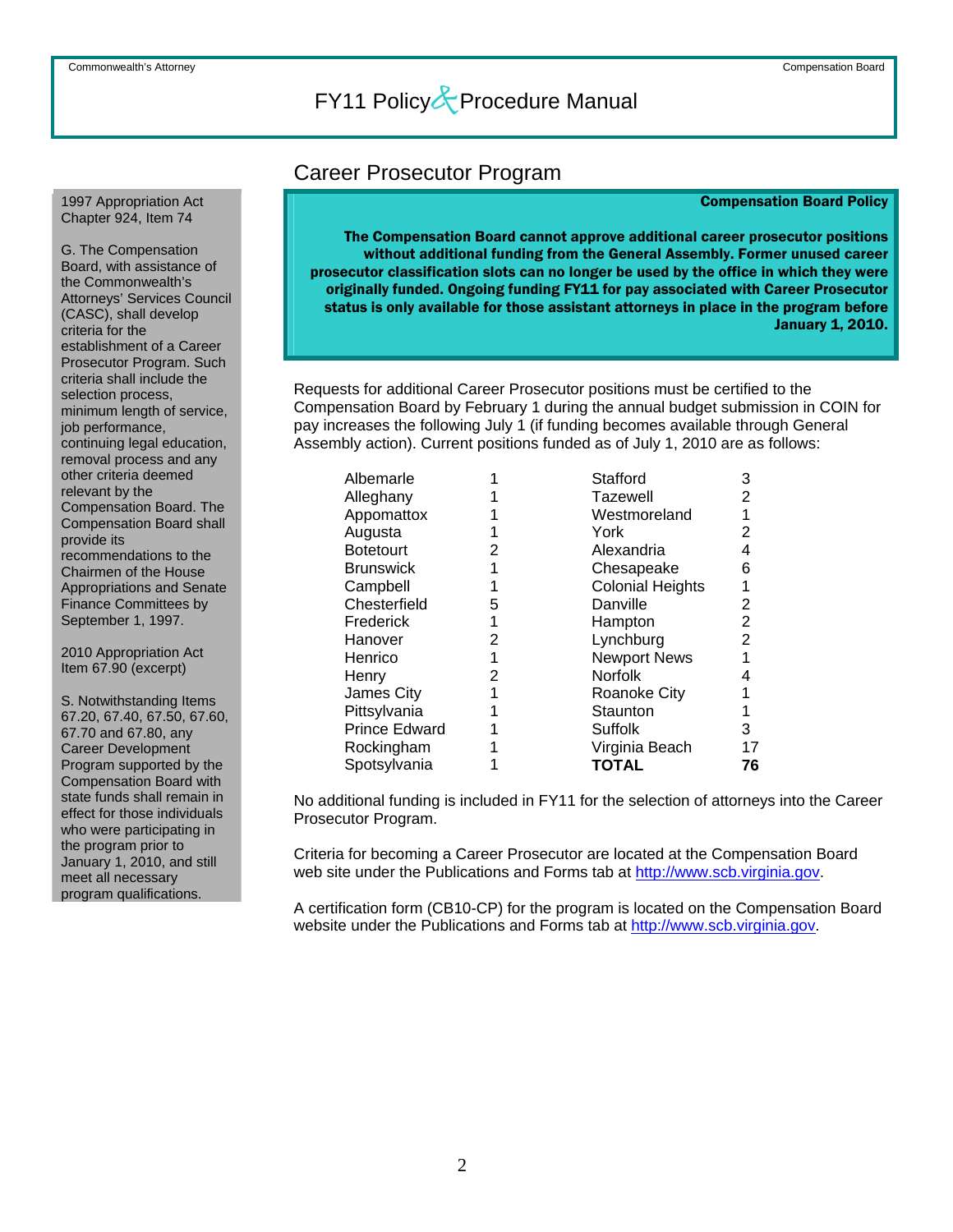### **Duties**

#### Compensation Board Policy

The duty of a Commonwealth's Attorney and assistant prosecutor involves the enforcement of the criminal law as well as enforcement of all fines, costs, forfeitures, penalties, and restitution.

The local governing body may request performance of other duties consistent with that of a Commonwealth's Attorney.

Like all Constitutional Officers (excluding Clerks) the Commonwealth's Attorney is elected to a four-year term.

The Commonwealth's Attorney represents the people of Virginia in prosecuting criminal cases. The position is similar to that of the "District Attorney" in many other states. The Commonwealth's Attorney typically appoints one or more assistants to handle cases under his or her supervision.

All Commonwealth's Attorneys prosecute felonies, including murder, rape and robbery. A discretionary duty of Commonwealth's Attorneys is the prosecution of Class 1, 2, and 3 misdemeanors that may carry a penalty of confinement in jail or fine of \$500 or more, and violations of local ordinances, including traffic offenses.

In the largest counties and cities, Commonwealth's Attorneys serve as full-time prosecutors. In some smaller localities, they are paid a part-time salary and may maintain a private practice.

The Commonwealth's Attorney is not required to practice civil law or advise or represent the county or city officials, agencies, departments, or boards. The duty of the Commonwealth's Attorney also involves the collection of delinquent fines, fees, costs, forfeitures, penalties and restitution.

For more information regarding the duties of Commonwealth's Attorneys, see sections entitled **Assistant Prosecutors** and **Substitute Prosecutors**.

<span id="page-3-0"></span>Code of Virginia § 15.2-1626 (excerpt)

The voters in every county and city shall elect an attorney for the Commonwealth. He may perform such other duties, not inconsistent with his office, as the governing body may request. He shall be elected for a term of four years.

§ 15.2-1627 (excerpt) No attorney for the Commonwealth or assistant attorney shall be required to carry out any duties as a part of his office in civil matters or in any other manner of advising or representing the county or city, its boards, departments, agencies, officials and employees, except in matters involving the enforcement of the criminal law within the county or city. The attorney for the Commonwealth shall be a part of the department of law enforcement and shall have the duties and powers imposed upon him by general law, including prosecuting all warrants, indictments or informations charging a felony, and he may in his discretion, prosecute Class 1, 2 and 3 misdemeanors which carries a penalty of confinement in jail or a fine of \$500 or more. He shall enforce all forfeitures, and carry out all duties imposed upon him by § 2.2-3126.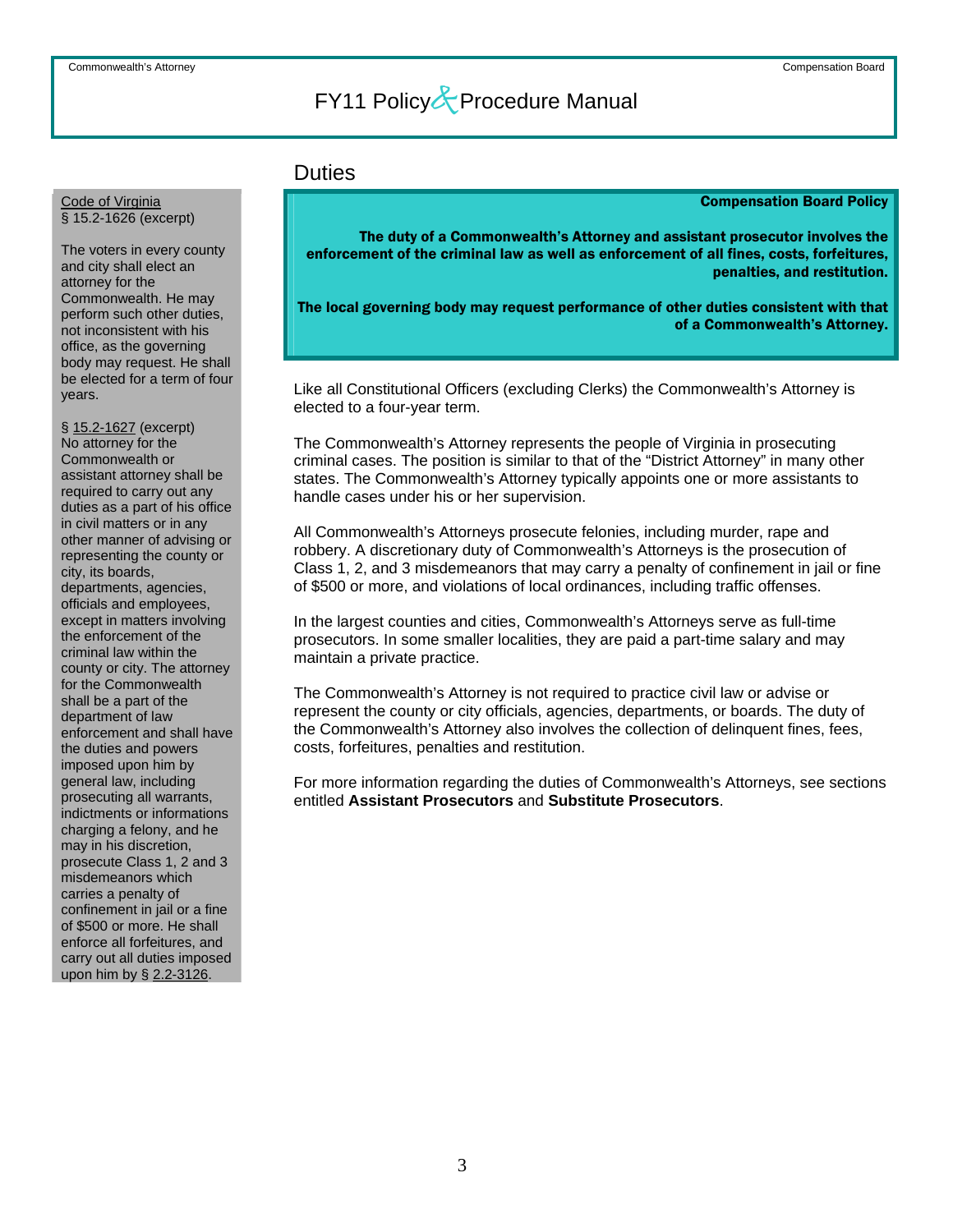### <span id="page-4-0"></span>Equipment Funding

### Compensation Board Policy

The Compensation Board reimburses the local governing body 100% of the amount it approves in equipment funding, multiplied by the fiscal stress factor.

Equipment funding was not approved in FY11. In years that equipment funding is approved, it is provided as a one-time funding approval and must be expended prior to request for reimbursement no later than the May reimbursement period. Amounts approved will not be available for reimbursement in the June reimbursement period or in a subsequent fiscal year.

For more information, see **Equipment Funding** and **Fiscal Stress Factor** in the general section of this manual.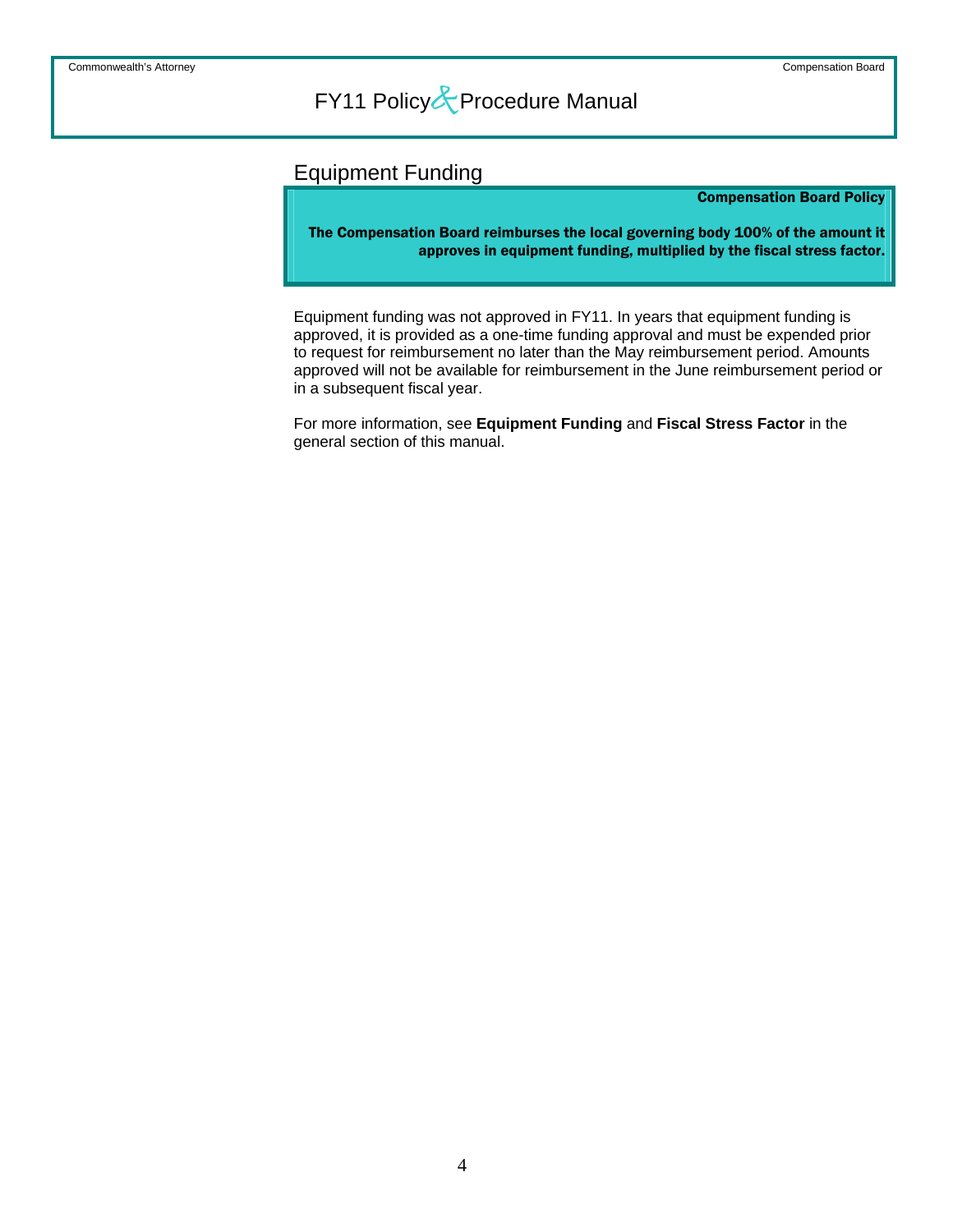### Fines & Fees

#### Compensation Board Policy

The Commonwealth's Attorney is responsible for collection of delinquent fines, costs, forfeitures, penalties, and restitution.

As required by the General Assembly, the Compensation Board produces an annual report on the collection of fines, costs, forfeitures, penalties, and restitution.

If payment or a payment arrangement for a court fine has not been made with the Circuit Court Clerk in 30 days, the account becomes delinquent. Ten days are allowed for the appeals process, after which the delinquent account becomes the responsibility of the Commonwealth's Attorney. Several collection options are available if the Commonwealth's Attorney chooses not to undertake collection. They include a contract with: 1) a private attorney; 2) a private collection agency; 3) the local governing body; 4) the city or county treasurer; or 5) the Department of Taxation.

The fees charged by private attorneys or collection agents are paid on a contingency basis out of the proceeds of the amount collected. No attorney or collection agent can receive a fee for amounts collected by the Department of Taxation under the Setoff Debt Collection Act. The Department of Taxation and the Commonwealth are entitled to deduct a fee for services from amounts collected for violations of local ordinances.

The Code of Virginia, § 19.2-349, legislates that the Compensation Board generate an annual report on the assessment and collection of fines and fees. Data for the report is collected from Commonwealth's Attorneys and the Supreme Court of Virginia in August of every year using three forms. The Fines and Fees Collection Form and Instructions is located on the Compensation Board web site under the Publications and Forms tab at [http://www.scb.virginia.gov](http://www.scb.virginia.gov/).

Commonwealth's Attorneys are required to notify the Compensation Board of their choice of collection method. The Election form is located on the Compensation Board web site under the Publications and Forms tab at [http://www.scb.virginia.gov](http://www.scb.virginia.gov/).

Commonwealth's Attorneys are also required to sign and return to the Compensation Board a policy form that provides information regarding the legal authority for the collection and reporting of fines and fees. The Policy Form is located on the Compensation Board web site under the Publications and Forms tab at [http://www.scb.virginia.gov.](http://www.scb.virginia.gov/)

The purpose of annual fines and fees reporting is to allow the Governor, the General Assembly, and interested parties to track collections and collection efforts by county or city. The Fines and Fees Report attempts to explain data collection issues, such as local collection efforts, prior and current-year assessments and collections, variances in gross amount assessments, collection rates in excess of 100 percent, and changes in collection methods.

### <span id="page-5-0"></span>Code of Virginia § 19.2-349 (excerpts)

B. It shall be the duty of the attorney for the Commonwealth to cause proper proceedings to be instituted for the collection and satisfaction of all fines, costs, forfeitures, penalties, and restitution. The attorney for the Commonwealth shall determine whether it would be impractical or uneconomical for such service to be rendered by the office of the attorney for the Commonwealth. If the attorney for the Commonwealth does not undertake collection, he shall contract with (i) private attorneys or private collection agencies, (ii) local governing body, (iii) county or city treasurer, or (iv) use services of the Department of Taxation. The fees of any private attorneys or collection agencies shall be paid on a contingency fee basis out of the proceeds of the amounts collected.

C. The Department of Taxation and the State Compensation Board shall annually report to the Governor and the General Assembly the total of fines, costs, forfeitures and penalties assessed, collected, and unpaid and those which remain unsatisfied.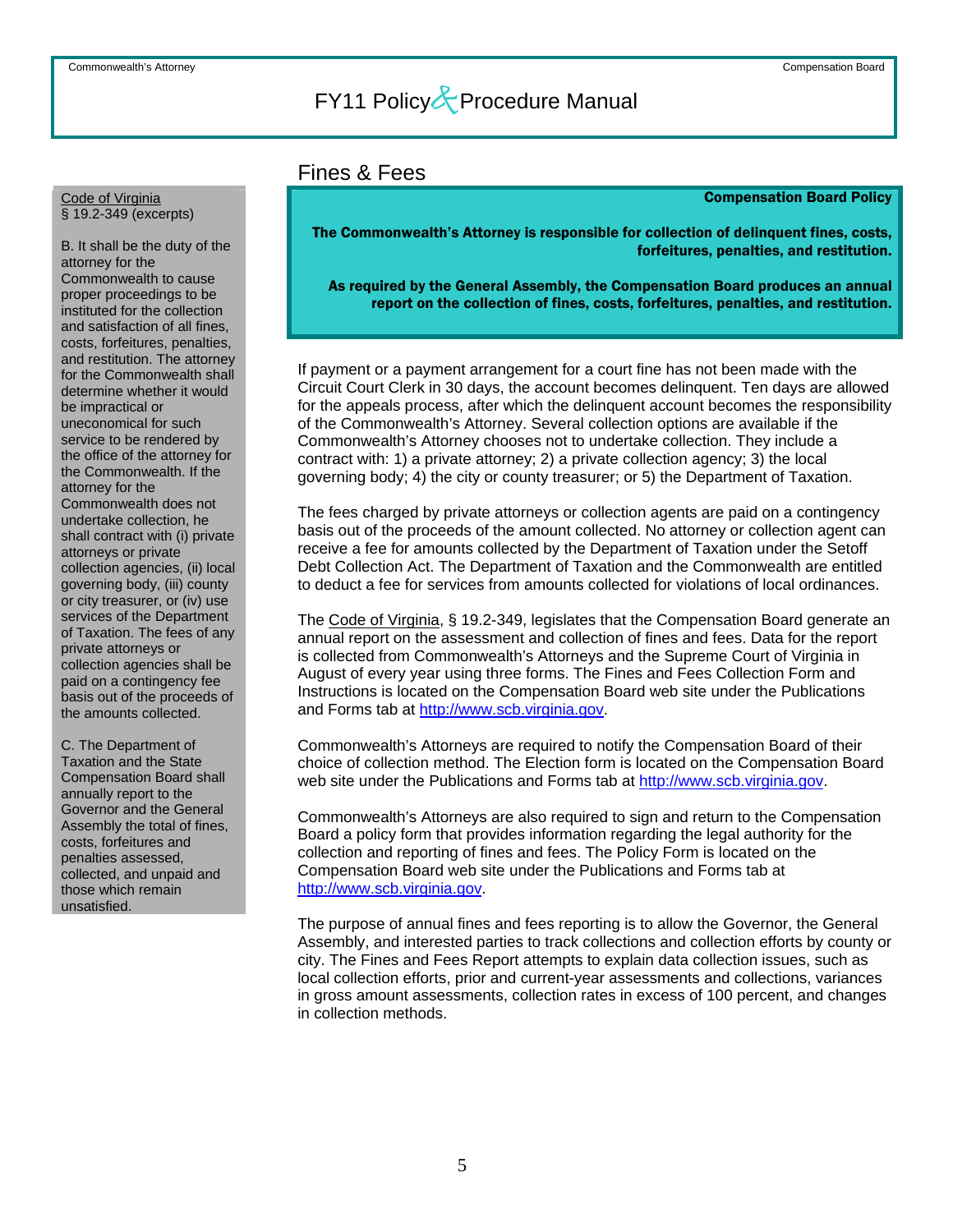<span id="page-6-0"></span>Fines and Fees, Continued

The Fines and Fees Report does not compare collection methods chosen by Commonwealth's Attorneys or draw conclusions as to the effectiveness of a Commonwealth's Attorney in collection efforts. The format in which the data are collected does not allow for meaningful comparisons to be made between collection methods or individual offices.

The annual Fines and Fees Report is located on the Compensation Board web site under the Publications and Forms tab at [http://www.scb.virginia.gov.](http://www.scb.virginia.gov/)

### Fringe Benefits

### Compensation Board Policy

The Compensation Board reimburses local governing bodies for fringe benefits for Commonwealth's Attorneys and their Compensation Board-funded staff at the same percentage it reimburses approved salary amounts.

The Compensation Board reimburses for fringe benefits based on approved salary amounts reimbursed. The rates for FY11 are:

- Virginia Retirement System (VRS) retirement contributions at the locality's employer share contribution rate, or 2.13%, whichever is less.
- FICA at 7.65% of the taxable portion of the salary for permanent positions and hourly wage employees; and
- VRS Group Life Insurance at 0.28%.

For more detailed information regarding benefits of Constitutional Officers, see the section entitled **Fringe Benefits** in the general section of this manual.

2010 Appropriation Act, Item 67.90

R.1. Compensation Board payments of, or reimbursements for, the employer paid contribution to the Virginia Retirement System, or any system offering like benefits, shall not exceed the Commonwealth's proportionate share of the following, whichever is less: (a) the actual retirement rate for the local constitutional officer's office or regional correctional facility as set by the Board of the Virginia Retirement System or (b) the employer rate established for the general classified workforce of the Commonwealth covered under and payable to the Virginia Retirement System. 2. The rate specified in paragraph R.1. shall exclude the cost of any early retirement program implemented by the Commonwealth. 3. Any employer paid contribution costs for rates exceeding those specified in paragraph R.1. shall be borne by the employer.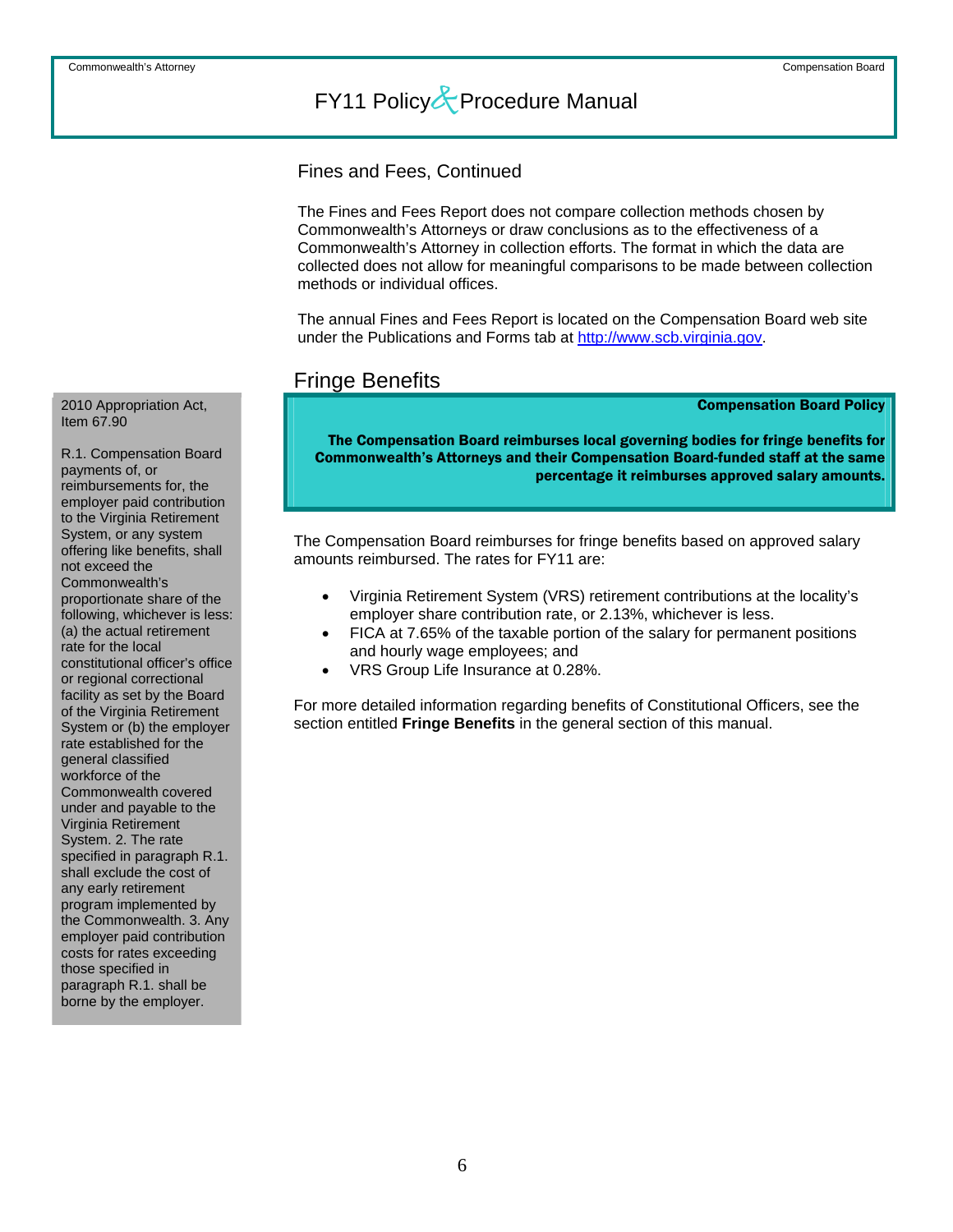#### <span id="page-7-0"></span>2010 Appropriation Act Item 67.60 (excerpt)

H. Out of this appropriation, \$389,165 the first year and \$389,165 the second year from the general fund is designated for the Compensation Board to fund five additional positions in Commonwealth's Attorney's Offices that shall be dedicated to prosecuting gang-related criminal activities.

#### 2010 Appropriation Act Item 67.60

B. No expenditure shall be made out of this Item for the employment of investigators, clerkinvestigators or other investigative personnel in the office of an attorney for the Commonwealth.

#### 2010 Appropriation Act Item 67.60 (excerpt)

E. The Statewide Juvenile Justice project positions are continued under the provisions of this act. The Commonwealth's Attorneys receiving such positions shall annually certify to the Compensation Board that the positions are used primarily, if not exclusively, for the prosecution of delinquency and domestic relations felony cases.

### Gang Prosecutor Positions

#### Compensation Board Policy

The Compensation Board reimburses for five Gang Prosecutor positions in Commonwealth's Attorneys' offices in northern Virginia localities.

The Compensation Board ensures that the five gang prosecutor positions work across jurisdictional lines, serving the Northern Virginia area to include the counties of Fairfax, Loudoun, Prince William, and Arlington and the cities of Falls Church, Alexandria, Manassas, Manassas Park and Fairfax.

For more information, see section entitled **Additional Positions**.

### Investigators

Compensation Board Policy

The Compensation Board does not reimburse for investigative personnel.

### Juvenile Justice Project Positions

Compensation Board Policy

The Compensation Board reimburses for Juvenile Justice Project positions if the positions are used primarily, if not exclusively, for the prosecution of delinquency and domestic relations felony cases.

In the event that positions are not primarily or exclusively used for prosecution of delinquency and domestic relations felony cases the Compensation Board will reallocate the Juvenile Justice Project positions to another office.

For more information, see the section entitled **Additional Positions**.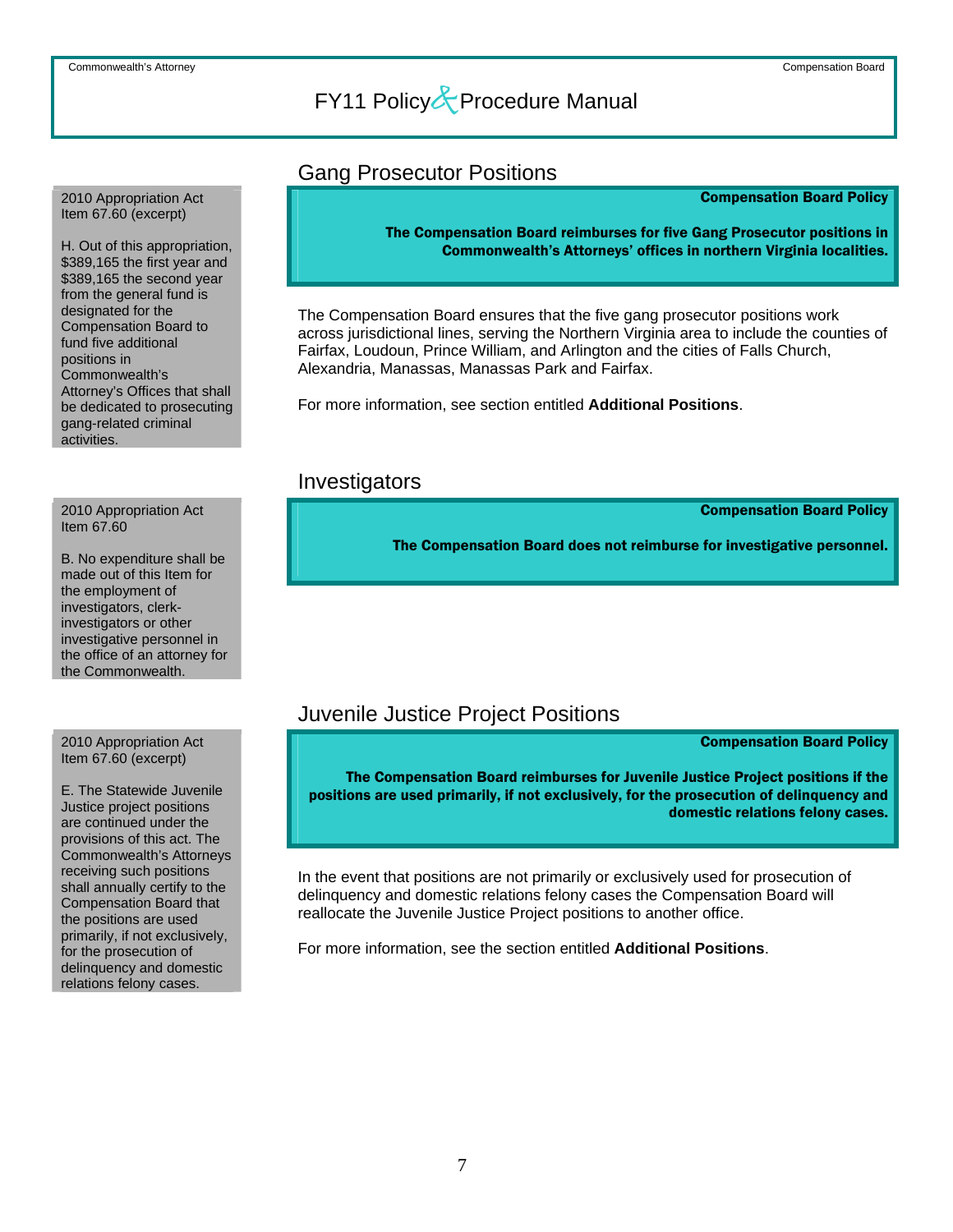### Office Expenses

### Compensation Board Policy

The Compensation Board reimburses 100% of the budgeted amount for office expenses for Commonwealth's Attorneys.

Base budgets for office expenses are based upon the same level as approved in the previous fiscal year (as adjusted though any base budget transfer requests during the fiscal year) and changes made in implementation of FY11 budget reductions.

The Compensation Board reimburses for:

- Repair of office furniture, appliances and equipment;
- Stationery and postage;
- Office supplies;
- Data processing services;
- Internet access costs (line charges, ISP, locality service charges);
- Insurance premiums for burglary;
- Printing; and
- Telephone or telegraph services.

The Compensation Board does not reimburse for:

- Notary Public Seal, fees, or application;
- Audit services;
- Telephone installation costs;
- Subscriptions to periodicals, newspapers, Code of Virginia;
- Name tags, desk signs, business cards;
- Chair mats;
- Custom software;
- Calculator maintenance contracts;
- Taxes; and
- Advertising services.

For more information regarding reimbursable office expenses, see sections entitled **Equipment Funding** and **Professional Associations**. See also **Office Expenses** in the general section of this manual.

### <span id="page-8-0"></span>Code of Virginia § 15.2-1636.15 (excerpt)

A. Whenever a county or city attorney for the Commonwealth, treasurer or commissioner of the revenue purchases office furniture, office equipment, office appliances, tax tickets for state and local taxes collectible by county and city treasurers, stationery, office supplies, postage, data processing services, printing, advertising, telephone or telegraph service, or repairs to office furniture and equipment in conformity with and within the limits of allowances duly made and contained in the then current budget of any such officer, the invoices therefor, after examination as to their correctness, shall be paid by the county or city directly to the vendors, and the Commonwealth shall monthly pay the county or city the state's proportionate part of the cost of such items on submission by such officer to the Compensation Board of duplicate invoices and such other information or evidence as the Compensation Board may deem necessary.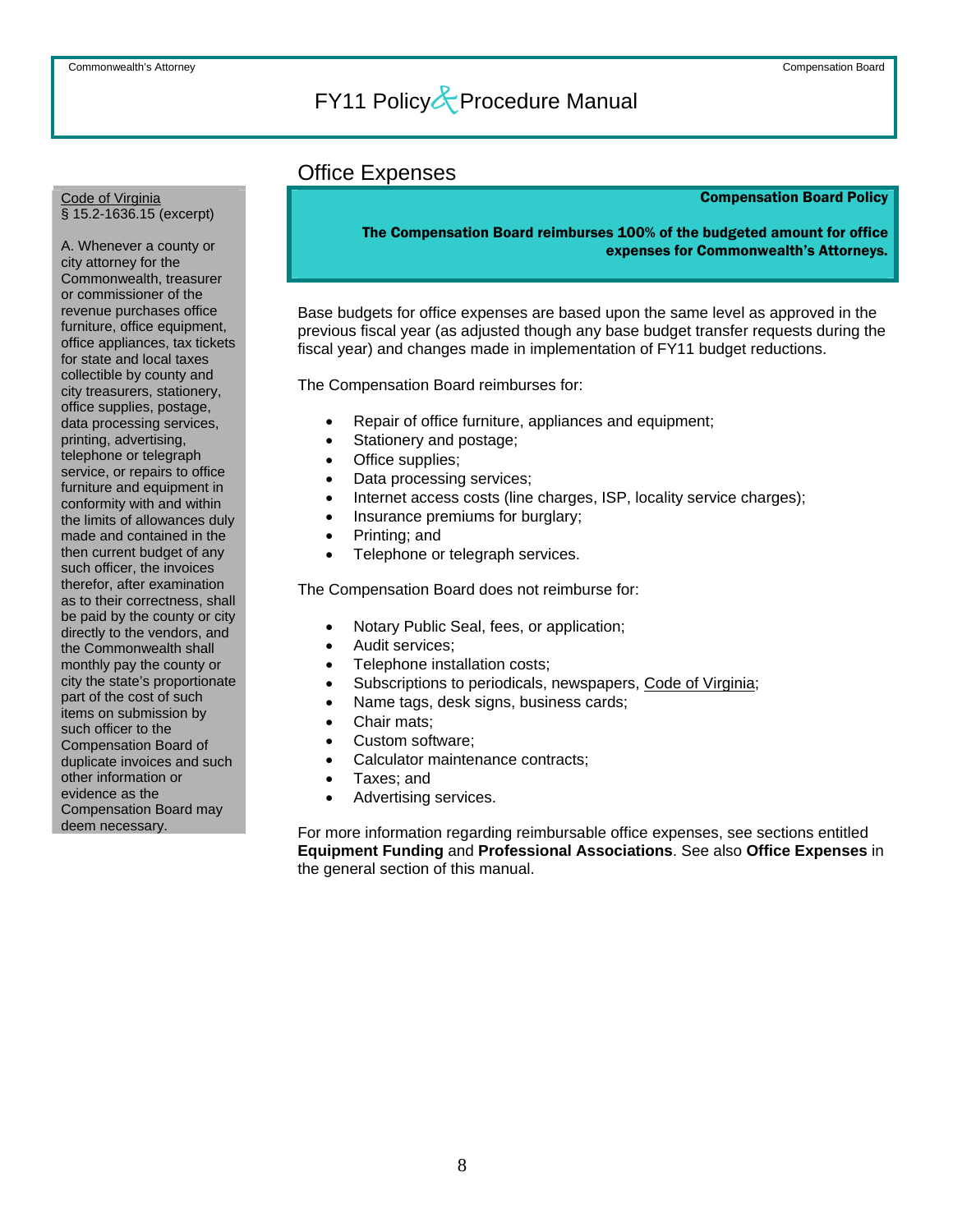#### <span id="page-9-0"></span>Code of Virginia §§ 15.2-1629 and 15.2-1631 (excerpts)

Any attorney for the Commonwealth for a county (city) may, with the consent of the Compensation Board, elect to devote full time to the duties of attorney for the Commonwealth at a salary equal to that in a county (city) with a population of more than 35,000. Such an election shall be binding on the attorney for the Commonwealth and on successors in the office.

#### § 15.2-1627.1 (excerpt)

Any city served by a fulltime attorney for the Commonwealth on January 1, 1993, shall continue to be served by a full-time attorney for the Commonwealth in the event the population of such city shall have fallen below the 17,000 population threshold in the most recent U.S. census and shall be administered in the same manner as cities with populations in excess of 17,000 but of 35,000 or less.

### Part-Time to Full-Time Service

### Compensation Board Policy

Commonwealth's Attorneys and assistant prosecutors in a locality with a population of 35,000 or more must serve full-time.

With the consent of the Compensation Board and funding by the General Assembly, Commonwealth's Attorneys in a locality with a population of less than 35,000 may elect to serve full-time and receive a salary commensurate with serving a locality with a population between 35,000 and 44,999. Such election to serve on a full–time basis, once funded, is binding on that office from hence forward.

The Code of Virginia, §§ 15.2-1629 and 15.2-1631, further stipulates that the Compensation Board prepare a list of localities eligible to have a full-time Commonwealth's Attorney and rank them for conversion using the same methodology established in staffing standards for the allocation of additional assistant Commonwealth's Attorney positions.

The Compensation Board seeks information each summer from remaining part-time offices regarding their potential election to convert to full-time, and prepares cost information for consideration by executive and legislative budget decision makers.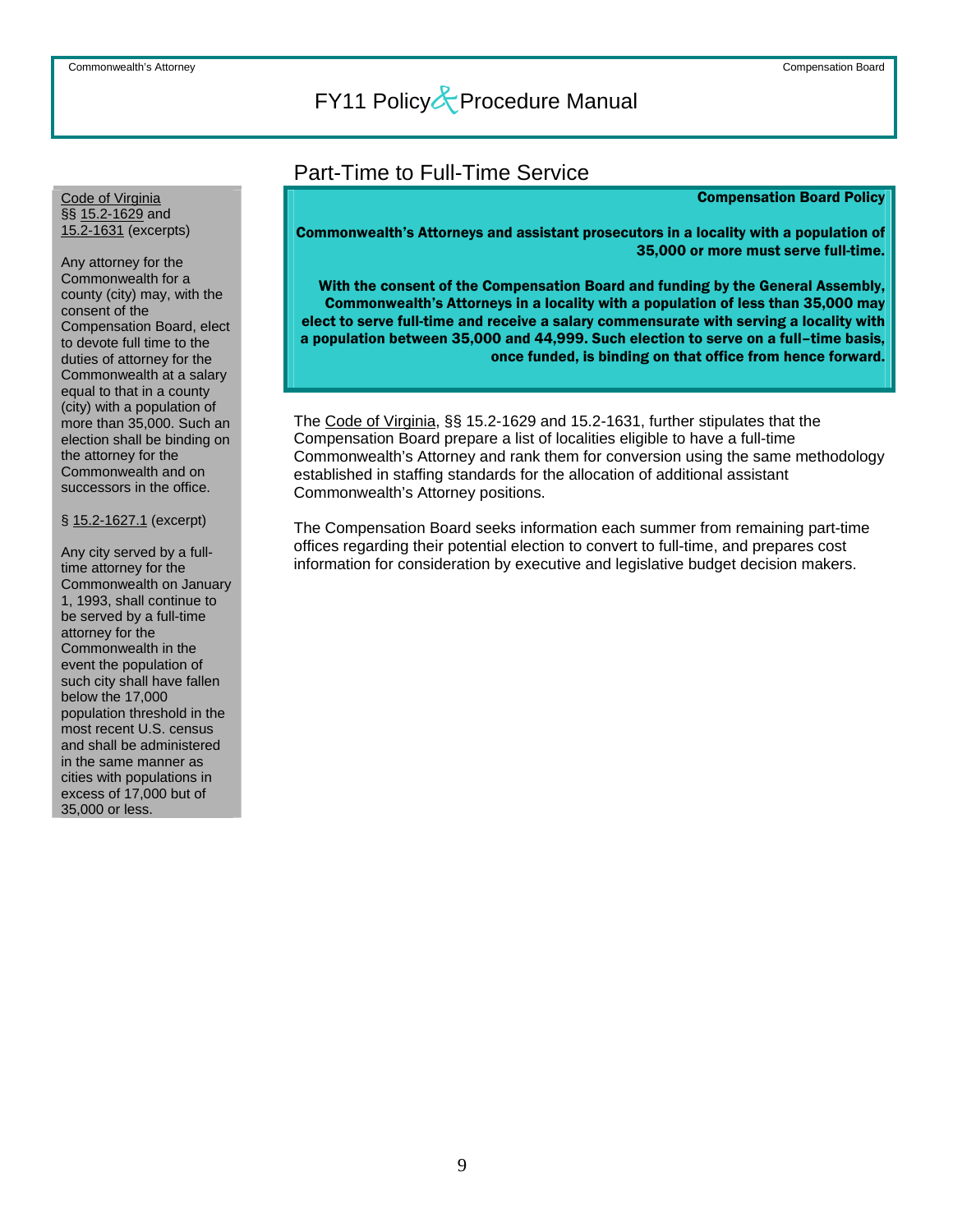### <span id="page-10-0"></span>Professional Associations

#### Compensation Board Policy

Reimbursement for attendance at non-Compensation Board-sponsored training events, professional association meetings, or membership dues will not be provided as additional allowances, but are reimbursed through available office expense funds.

The Compensation Board reimburses for:

- Virginia Association of Commonwealth's Attorneys (VACA),
- Local Government Officials Conference (LGOC), and the
- Virginia Association of Local Elected Constitutional Officers (VALECO).

Only one Compensation Board-funded permanent employee per office may receive a maximum reimbursement of \$100 for VACA, LGOC, and VALECO. VALECO dues are reimbursed for the principal officer only.

The Compensation Board will also reimburse for Virginia State Bar dues, such as:

- 100% reimbursement for full-time principal officers and assistants in Compensation Board-funded positions; and
- 50% reimbursement for part-time officers and assistants in Compensation Board-funded positions.

For more information regarding reimbursable office expenses, see the section entitled **Office Expenses**. See also the sections entitled **Office Expenses** and **Professional Associations** in the general section of this manual.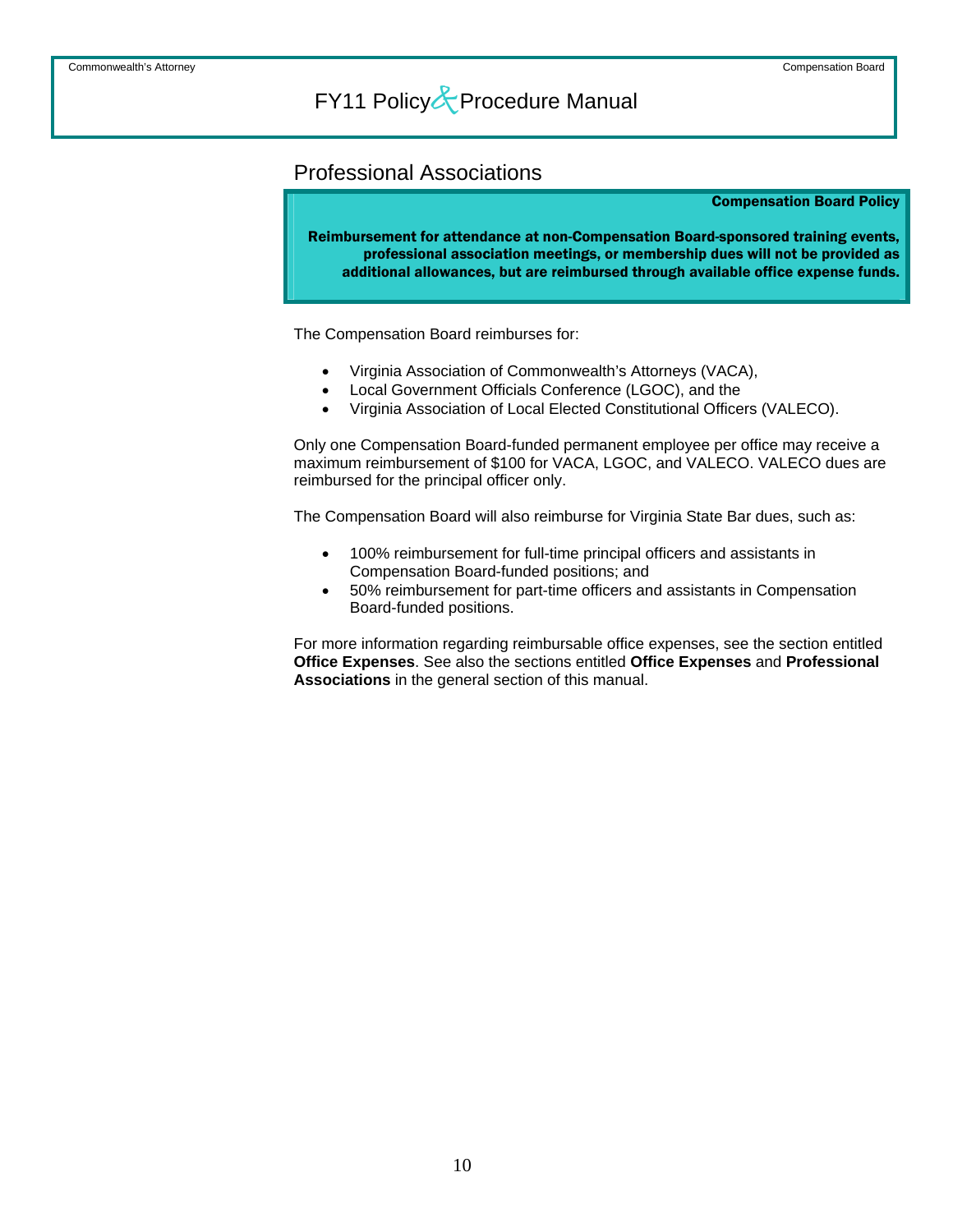### Salary

#### Compensation Board Policy

<span id="page-11-0"></span>2010 Appropriation Act Item 67.60 (excerpt)

A. 1. The annual salaries of attorneys for the Commonwealth shall be prescribed according to the population of the city or county served. 2. The attorneys for the Commonwealth and their successors who serve on a full-time basis pursuant to §§ 15.2-1627.1, 15.2-1628, 15.2-1629, 15.2-1630 or 15.2-1631, Code of Virginia, shall receive salaries as if they served localities with populations between 35,000 and 44,999.

3. Whenever an attorney for the Commonwealth is such for a county and city together, or for two or more cities, the aggregate population of such political subdivisions shall be the population for the purpose of arriving at the salary of such attorney for the Commonwealth and such attorney for the Commonwealth shall receive as additional compensation the sum of one thousand dollars.

The Compensation Board reimburses 100% of the salary amounts budgeted for Commonwealth's Attorneys and their Compensation Board-funded staff.

 $\mathbf{r}$ 

The annual salaries of Commonwealth's Attorneys are determined according to population estimates of the city or county in which they serve. The Compensation Board uses an aggregate population estimate to determine the salary of a Commonwealth Attorney who serves two or more localities. An additional \$1,000 in compensation is awarded to Commonwealth's Attorneys in such circumstances. No funding is provided for performance-based pay increases for offices with performance evaluation plans in effect in their office.

The following are the population-based salaries for Commonwealth's Attorneys for FY11.

| Population         | July 1, 2010 to<br>June 30, 2011 | July 1, 2011 to<br>June 30, 2012 |
|--------------------|----------------------------------|----------------------------------|
| Less than 10,000   | \$51,706                         | \$51,706                         |
| 10,000 to 19,999   | \$57,458                         | \$57,458                         |
| 20,000 to 34,999   | \$63,202                         | \$63,202                         |
| 35,000 to 44,999   | \$113,760                        | \$113,760                        |
| 45,000 to 99,999   | \$126,397                        | \$126,397                        |
| 100,000 to 249,999 | \$131,139                        | \$131,139                        |
| 250,000 or more    | \$135,882                        | \$135,882                        |

Salary scales for Compensation Board-funded employees in Commonwealth's Attorneys offices are located on the Compensation Board website under the Constitutional Officer Salaries and Budgets tab at [http://www.scb.virginia.gov.](http://www.scb.virginia.gov/)

A history of salary increases for Constitutional Officers is located under the Constitutional Officer Salaries and Budgets tab at [http://www.scb.virginia.gov.](http://www.scb.virginia.gov/)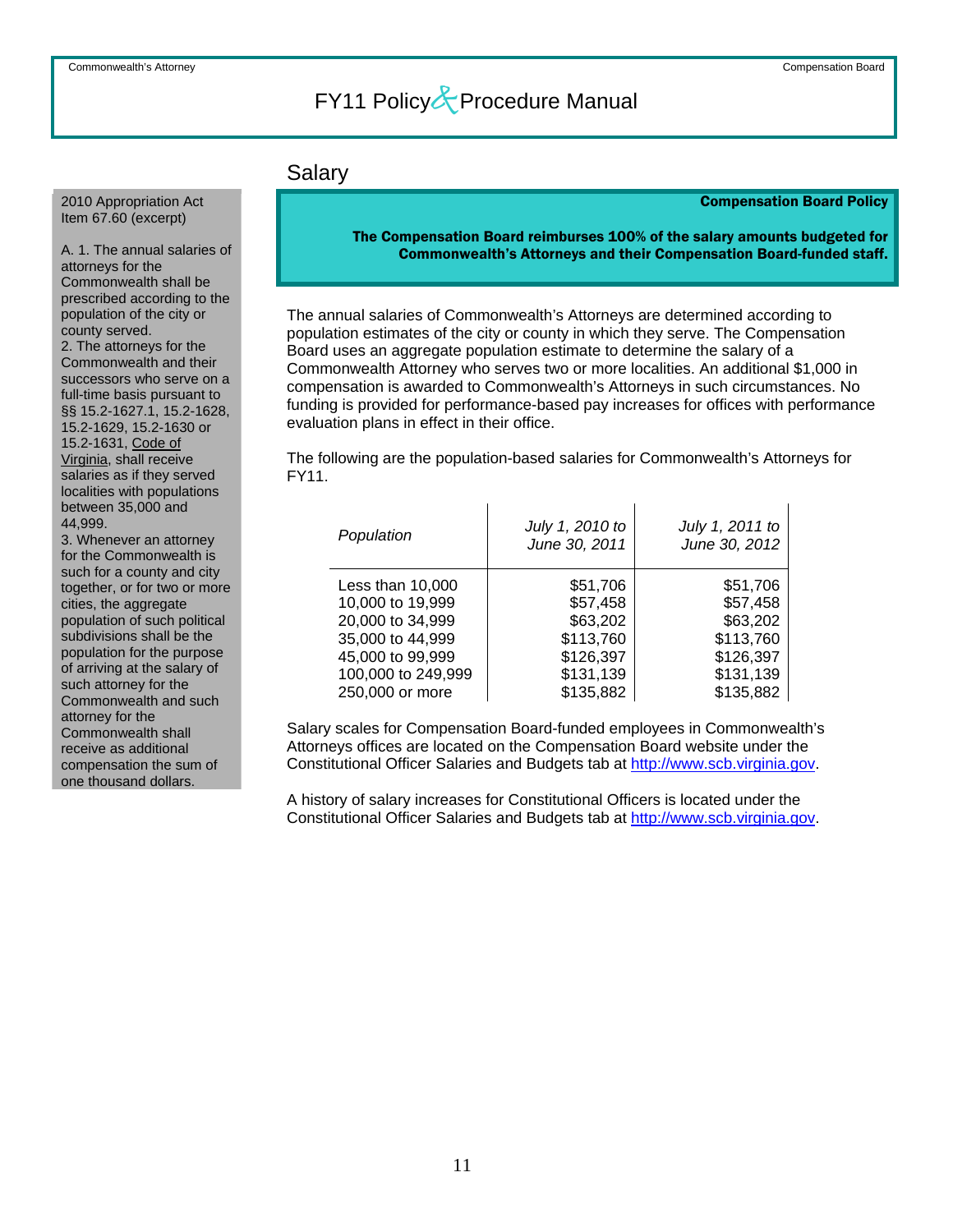### Staffing Standards

#### Compensation Board Policy

The Compensation Board uses staffing standards and a staffing methodology for allocating new positions in offices of the Commonwealth's Attorney.

**Assistant Commonwealth's Attorneys -** Positions needed for each office are based upon the duties and workload measures identified specifically in the staffing standards. The staffing standards, recommended by the Virginia Association of Commonwealth's Attorneys (VACA) and approved by the Compensation Board, may not reflect all duties performed by the Commonwealth's Attorney. Many Commonwealth's Attorneys perform additional duties at their discretion or provide other services not required by state law. The number of Compensation Board-funded positions due in a specific office of the Commonwealth's Attorney is based upon duties required by law to be performed by the Commonwealth's Attorney, or duties that nearly all Commonwealth's Attorneys perform.

In determining the allocation of additional positions, the Compensation Board considers the following criteria:

- 1. The position (or positions) must be requested by the Commonwealth's Attorney as part of the Compensation Board's annual budget request process.
- 2. The basis of the request must be only the statutorily prescribed duty of the prosecution of felonies.
- 3. Funds and positions must be appropriated by the General Assembly.
- 4. The Compensation Board will use the staffing methodology and weighted threeyear average workload criteria, developed by VACA to determine the appropriate level of Compensation Board-funded assistant Commonwealth's Attorneys for each office requesting additional positions.
- 5. The Compensation Board shall determine the number of additional positions to be allocated to any one office based upon criteria 1-4, inclusive, and additional positions shall be allocated in the order of percentage of need, where the offices with the highest percentage of need will receive positions first. The percentage of need is determined by calculating the percentage that the number of additional positions needed is to the total number of current positions.

#### Staffing Methodology

1. The formula calculates the sum of a three-year average of felony defendants plus a three-year average of sentencing events, resulting in an average total workload figure. The workload figure is divided by a specified factor that has been devised to take into account economies of scale in larger offices, with the result being the total number of attorney positions due in the office.

<span id="page-12-0"></span>2010 Appropriation Act Item 67.90 (excerpt)

F. Any new positions established in Item 67.90 of this act shall be allocated by the Compensation Board upon request of the constitutional officers in accordance with staffing standards and ranking methodologies approved by the Compensation Board.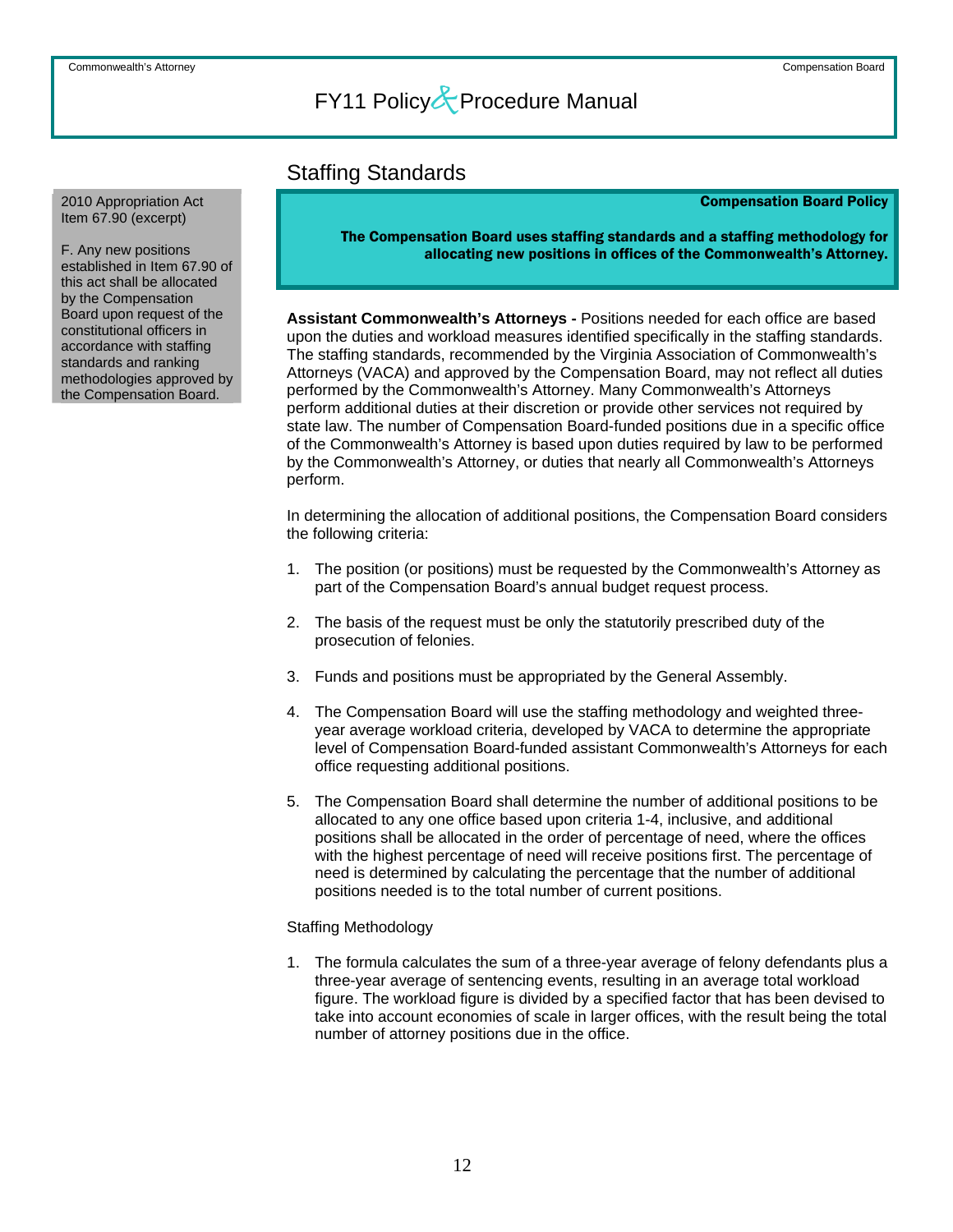Staffing Standards, continued

- 2. The data elements are as follows:
	- A 3-Year Average Felony Defendants Data is the average of the number of felony defendants in the Circuit Court for each locality for the three most recent calendar years, as reported by the Supreme Court.
	- A 3-Year Average Sentencing Events Data is the average of the number of felony sentencing events in the Circuit Court for each locality for the three most recent fiscal years, as reported by the Virginia Sentencing Commission.
	- The Current FTE Attorney Staffing is adjusted to reflect the salary amounts reduced as a result of FY04 budget reductions. The annualized amount of FY04 budget reductions is divided by the most recent average salary of a Compensation Board-approved attorney position to determine an equivalent FTE adjustment. This FTE adjustment is subtracted from the total number of current Compensation Board-approved attorneys to determine the total number of Compensation Board-funded attorneys.
- 3. Offices are grouped based on the size of the office (determined by the average total workload figure), and assigned an escalating workload factor assuming economies of scale. Compensation Board funded assistant Commonwealth's Attorneys who are part-time (i.e., eligible to engage in private law practice) are to be considered as 0.5 of a FTE position for staffing standards purposes, instead of 1 FTE position.

| <b>Office Size</b> | Range of Workload Totals per office size<br>(AVG Defendants + AVG Sentencing Events) | <b>Factor</b> |
|--------------------|--------------------------------------------------------------------------------------|---------------|
| Super              | $3,000 +$                                                                            | 125           |
| Large              | 1,000 to 2,999                                                                       | 100           |
| Mid                | 300 to 999                                                                           | 84            |
| Small              | 0 to 299                                                                             |               |

4. The formula is as follows:

# Attorneys = Workload Total (3-Yr AVG felony defendants + 3-Yr AVG sentencing events) Factor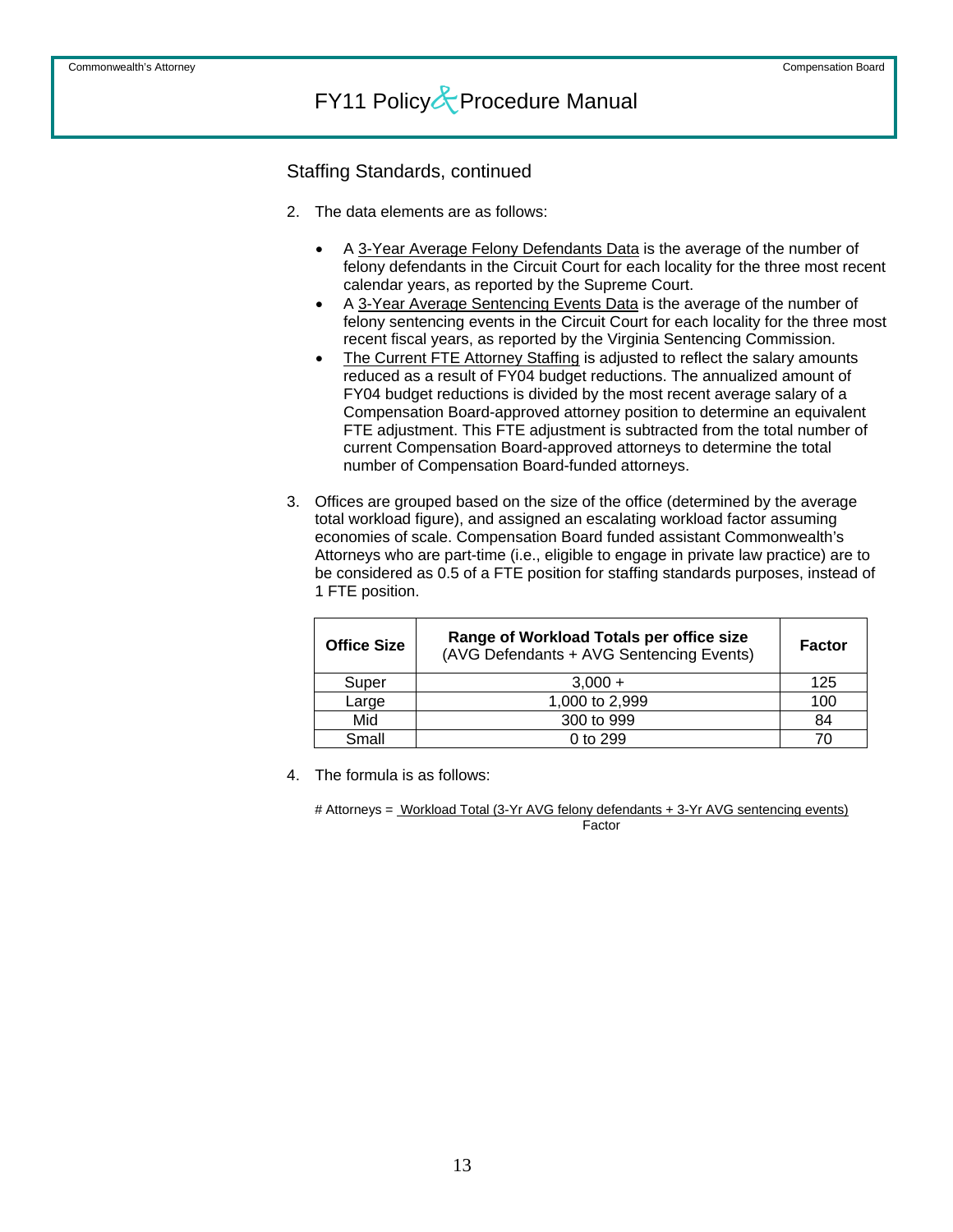Staffing Standards, continued

5. Definitions:

Felony Defendants – Staffing standards are based, in part, on the average number of felony defendants for the three most recent calendar years, as reported by the Supreme Court of Virginia. Felony defendants include:

- A person charged and convicted of a felony;
- A person charged with a felony but convicted of a misdemeanor;
- A person charged with a felony who was later acquitted;
- A person charged with a felony that was later nolle prossed;
- A person whose felony charge was initiated in general district court; and
- A person returned to court for a Show Cause hearing if the original offense was a felony (e.g., a probation violation).

In cases involving multiple felonies, a person in counted as a felony defendant each day or time that new felony charges are filed.

### Sentencing Events

- Staffing Standards also based, in part, on the average number of felony sentencing events for the three most recent fiscal years, as reported by the Virginia Criminal Sentencing Commission.
- The data reflect the number of sentencing guidelines forms submitted by the Circuit Court Clerk to the Sentencing Commission for felony offenses.
- For purposes of sentencing guidelines, a single sentencing event would include all offenses for which the defendant is sentenced on the same day and at the same time.
- The Sentencing Commission implemented probation violation sentencing guidelines in FY05. These are included in the data for staffing standards.
- 6. Amendments: The January 16, 2005 amendments recommended by the VACA and approved by the Compensation Board changed "…most recent calendar years…" of sentencing events to "…most recent fiscal years…" and considers the effect of FY04 budget reductions on salaries by reducing the current FTE attorney positions by the FY06 un-restored salary reduction in each office based on the average salary, as of July 1, 2005, of a Compensation Board-funded assistant attorney position. The May 10, 2006 amendment added the definitions of "felony defendant" and "sentencing event".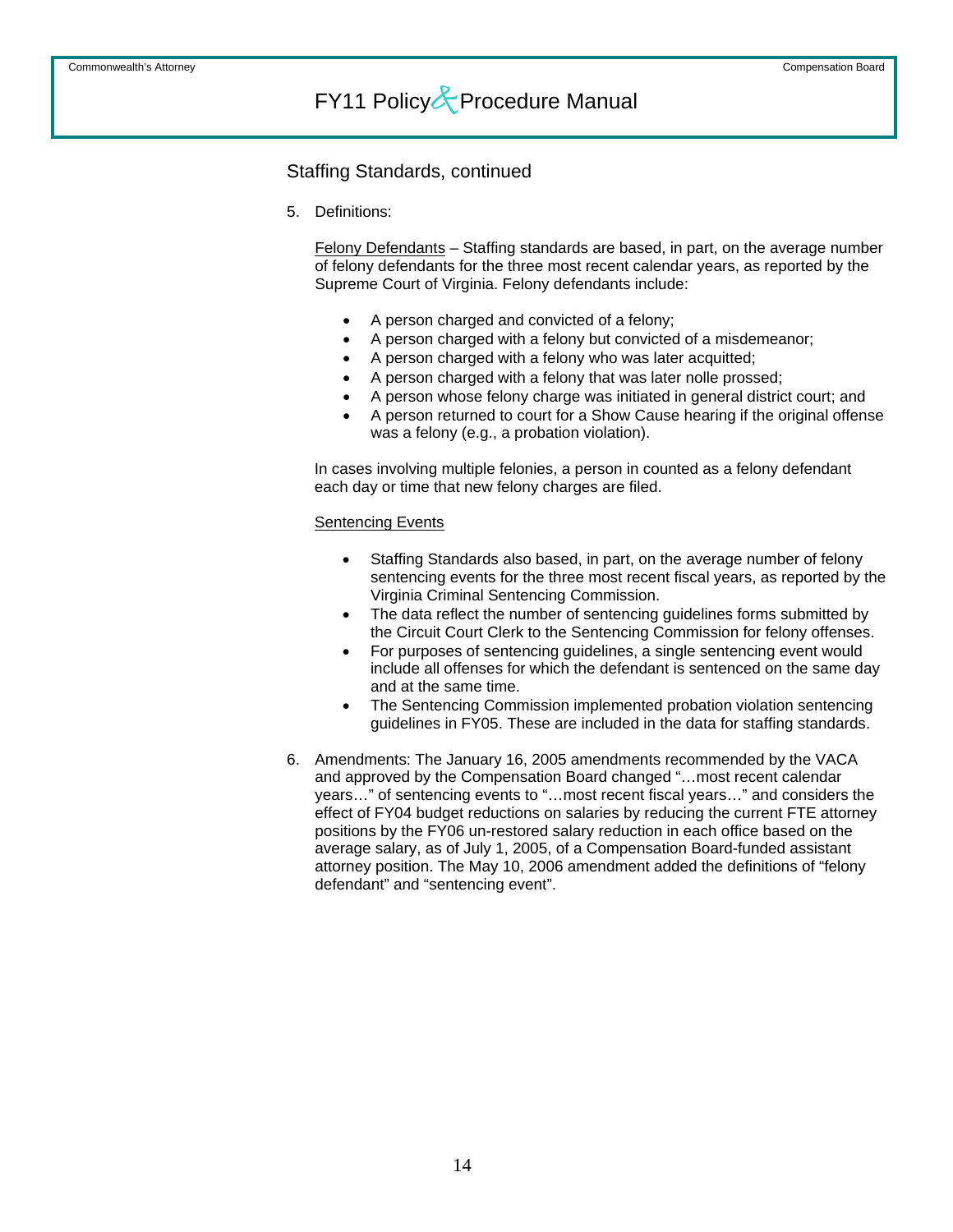### Substitute Prosecutors

#### Compensation Board Policy

The circuit court may appoint a substitute prosecutor for a case if the Commonwealth's Attorney is disqualified by association, illness, or temporarily disabled.

If a full-time Commonwealth's Attorney from another jurisdiction is authorized to prosecute the case, he may not receive additional compensation for substitute service from either the Compensation Board or the county or city (excluding travel expenses).

If a part-time Commonwealth's Attorney from another jurisdiction is authorized to prosecute the case, he may receive additional compensation for substitute service from either the Compensation Board or the county or city (including hours and travel expenses).

If another Commonwealth's Attorney is not appropriate or unavailable then a private attorney-at- law may be authorized to try the case and will receive reimbursement from the Compensation Board for the service.

**Full-Time** A full-time Commonwealth's Attorney or assistant cannot receive additional compensation for prosecuting a case as a substitute in another jurisdiction, but they can receive reimbursement for travel expenses incurred as a substitute prosecutor per state travel regulations and Compensation Board policy. Full-time Commonwealth's Attorneys or assistants who serve as substitute prosecutors may access a **CB Form 24** for reimbursement of travel expenses, located on the Compensation Board website under the Publications and Forms tab at [http://www.scb.virginia.gov.](http://www.scb.virginia.gov/) The completed form is mailed directly to the Compensation Board and reimbursement is made directly to the substitute prosecutors. A certified copy of the court order appointing the attorney (original certified copy with first submission), the reason for hiring a substitute, and an itemized list of expenses including mileage, meals, lodging, tolls and parking (not hours) must accompany the form. Upon review, the Compensation Board may deny reimbursement not reasonably incurred.

**Part-Time** A part-time attorney who serves as substitute prosecutor can request \$50 per hour compensation and reimbursement of travel expenses per state travel regulations and Compensation Board policy (mileage, meals, lodging, tolls, and parking). The office of the Commonwealth's Attorney in the locality of service is responsible for completing a **CB Form 22** on COIN, located on the Compensation Board website under the Publications and Forms tab at [http://www.scb.virginia.gov.](http://www.scb.virginia.gov/)

**Private Attorney** If a Commonwealth's Attorney or assistant cannot be found to prosecute the case, a private attorney-at-law may be appointed as a substitute prosecutor for the Commonwealth. The Code of Virginia, § 19.2-332, states that in a criminal case when an officer or other person renders any service required by law for which no specific compensation is provided or when any other service has been rendered pursuant to the request or prior approval of the court, the court shall allow a reasonable payment to the individual, including mileage at a rate provided by law to be paid out of the Supreme Court's Criminal Fund. Private attorneys may use **CB Form 22** for hourly wage and travel reimbursement per state travel regulations and Compensation Board policy, located on the Compensation Board website under the Publications and Forms tab at [http://www.scb.virginia.gov.](http://www.scb.virginia.gov/)

### <span id="page-15-0"></span>Code of Virginia § 19.2-155 (excerpt)

If the attorney for the Commonwealth is connected by blood or marriage with the accused, or is so situated with respect to such accused as to render it improper, concurred in by the judge, for him to act or to attend to his official duties due to sickness, disability or other reason of a temporary nature, then the judge of the circuit court shall appoint from another jurisdiction an attorney or assistant attorney for the Commonwealth with the consent of such attorney, who is not authorized by law to engage in private practice. If the circuit court determines that the appointment of such attorney for the Commonwealth is not appropriate or that such an attorney or assistant is unavailable, then the circuit court may appoint an attorney-at-law who shall be compensated pursuant to § 19.2-332.

#### §§ 15.2-1628 and 15.2-1630 (excerpt)

No attorney for the Commonwealth or assistant required to devote full time to his duties shall receive any additional compensation from the Commonwealth or any county or city for substituting for or assisting any other attorney for the Commonwealth or his assistant in any criminal prosecution or investigation.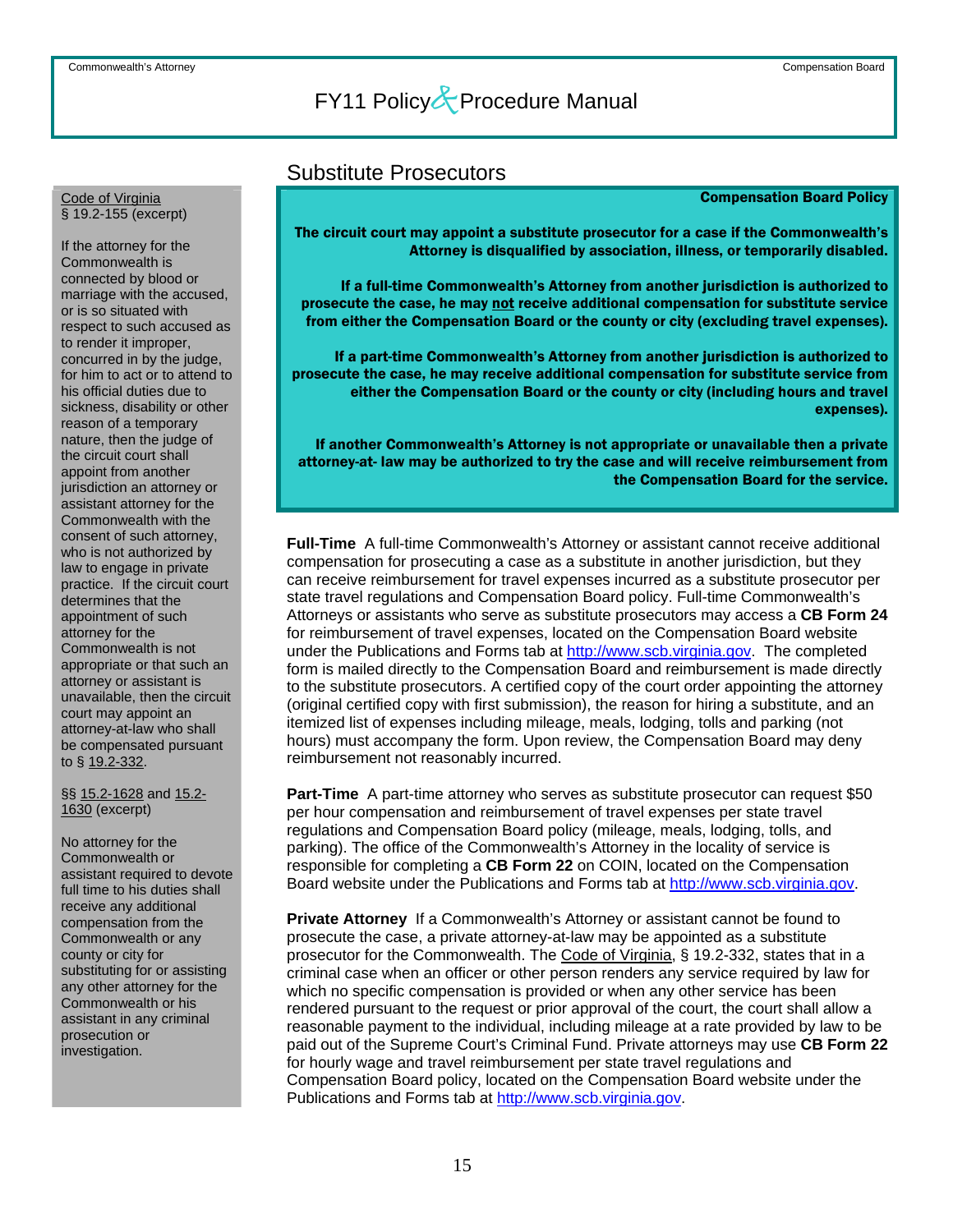Substitute Prosecutors, continued

**Travel Reimbursements** Approved hotel expenditures are paid/reimbursed per state travel regulations, which are located on the Department of Accounts web site. Hotel rates at authorized levels should be obtained prior to travel dates. Meals and incidental expenses for substitute prosecutors are reimbursed using **actual** expenditures up to the maximum daily per diem in accordance with state travel regulations. Compensation Board policy, in accordance with state travel regulations, does not authorize reimbursement of meals and incidentals for "day" travel that does not include an overnight stay.

All requests for reimbursement for substitute prosecutors must be filed using either the CB Form-22 or CB Form-24. All requests must be submitted to the Compensation Board when the expenses reach \$500 or within 60 days of the conclusion of the case, **whichever comes first**. Requests not submitted when meeting the \$500 rule or are submitted more than 60 days after the conclusion of the case require a written explanation and docket action for Board approval. Upon review, the Compensation Board may deny reimbursement for expenses not reasonably incurred.

For more information regarding state travel regulations, go to [http://www.doa.virginia.gov/Admin\\_Services/CAPP/CAPP\\_Topics/20335.pdf](http://www.doa.virginia.gov/Admin_Services/CAPP/CAPP_Topics/20335.pdf).